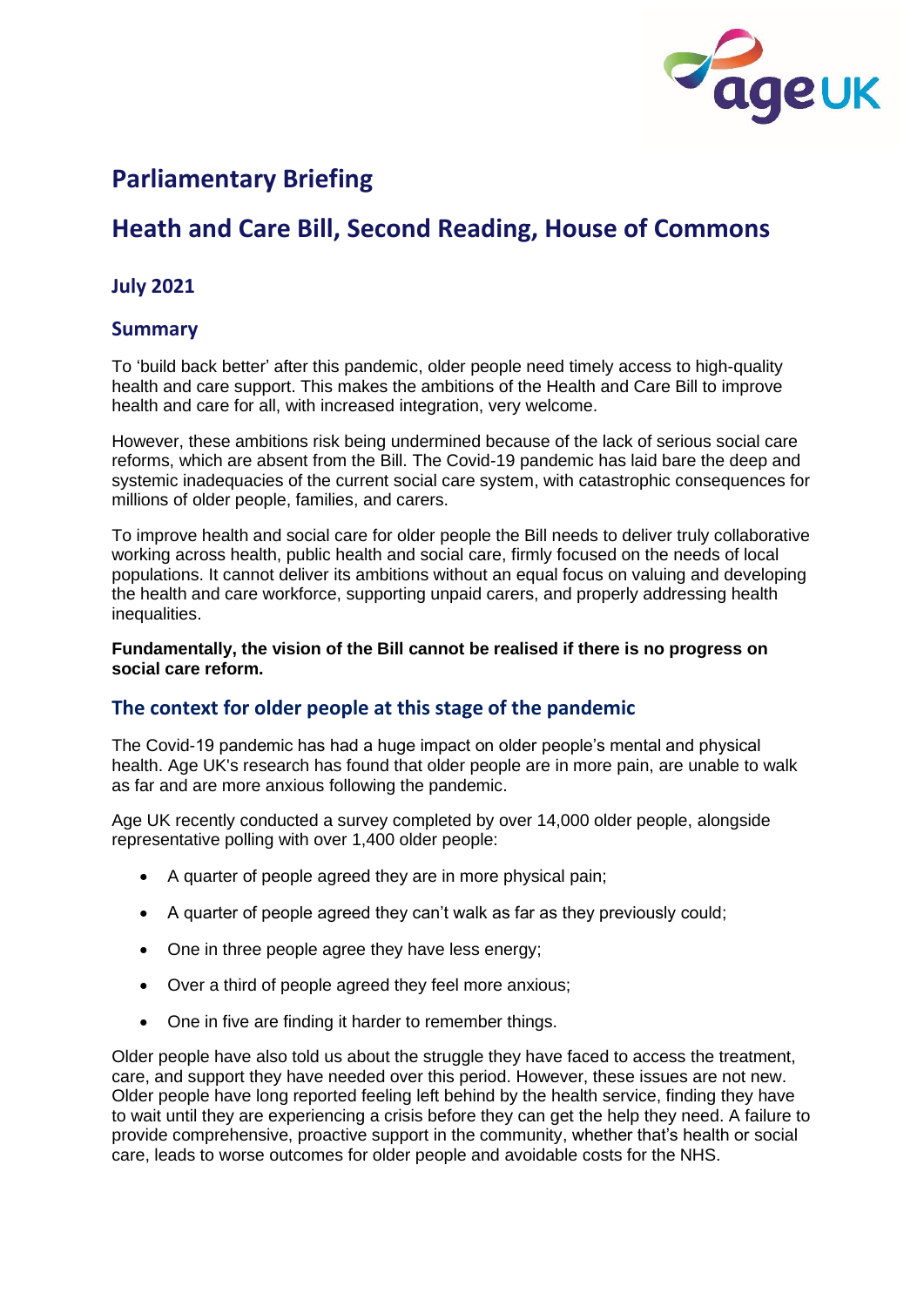# **Health:**

### **Working together and supporting integration**

Before the pandemic significant numbers of older people were already living in poor health: 67% of people aged 65 years and over are living with at least one long-term health condition and the risk of living with multiple long-term conditions increases as we age. On top of this, the Covid-19 pandemic has had a serious effect on the health of many older people, with older people reporting a decline in pre-existing health conditions, as well as developing new health conditions.

In light of the decline in older people's health, it is more critical than ever that the NHS, local authorities, and voluntary, community and social enterprise (VCSE) sector work together to ensure that older people can access joined-up, personalised care which meets their needs and enables them to restore, maintain and improve their health. To ensure that services are working for older people, it is additionally vital that older people's voices and experiences are incorporated throughout the planning and delivery of services in every integrated care system.

We welcome the Bill's focus on improving integration, not only with regards to the delivery of care but also in assessing local need and planning. The Bill has extensive provision for cross-working between NHS bodies, public health leads and local authorities, including an expectation they not only deliver joined-up services but also address wider determinants of poor health. We have also been pleased to see that ICSs have a duty to promote the involvement of patients, carers, and their representatives.

This duty to collaborate must not become a tick-box exercise. The Health and Social Care Act 2012 also had provisions for aligning strategies across the work of clinical commissioning groups and local authorities, but we are not convinced this had a meaningful effect on the care and services delivered. We also know that engagement with people and communities varies significantly depending upon where you live.

**Age UK would like to see clear duties and standards for collaboration and joint working that includes not only statutory bodies but also groups that represent local communities and the VCSE sector. ICSs should be required to demonstrate how they are meeting these duties and standards, in particular how the views of people, communities, and the VCSE organisations representing them are being translated into services and support.** 

### **Powers of the Secretary of State**

Age UK believes there is a necessary and important role for the Secretary of State for Health and Social Care to be accountable to parliament and the public in the delivery of a comprehensive health and care service. In exceptional circumstances, this could include the ability to intervene and direct where the integrity of local services are at risk. However, the Bill must be clear with regards to the limits of the use of such powers and they should not compromise the capacity of local decision-makers, working to appropriate standards and in partnership with their local community, to manage and improve local services.

**Age UK would like to see explicit provisions outlining how, where and when the Secretary of State for Health and Social Care can intervene in changes to local services. This should work alongside provisions for local planning and public involvement so there can be confidence that local decision-making, properly applied, will take precedence.**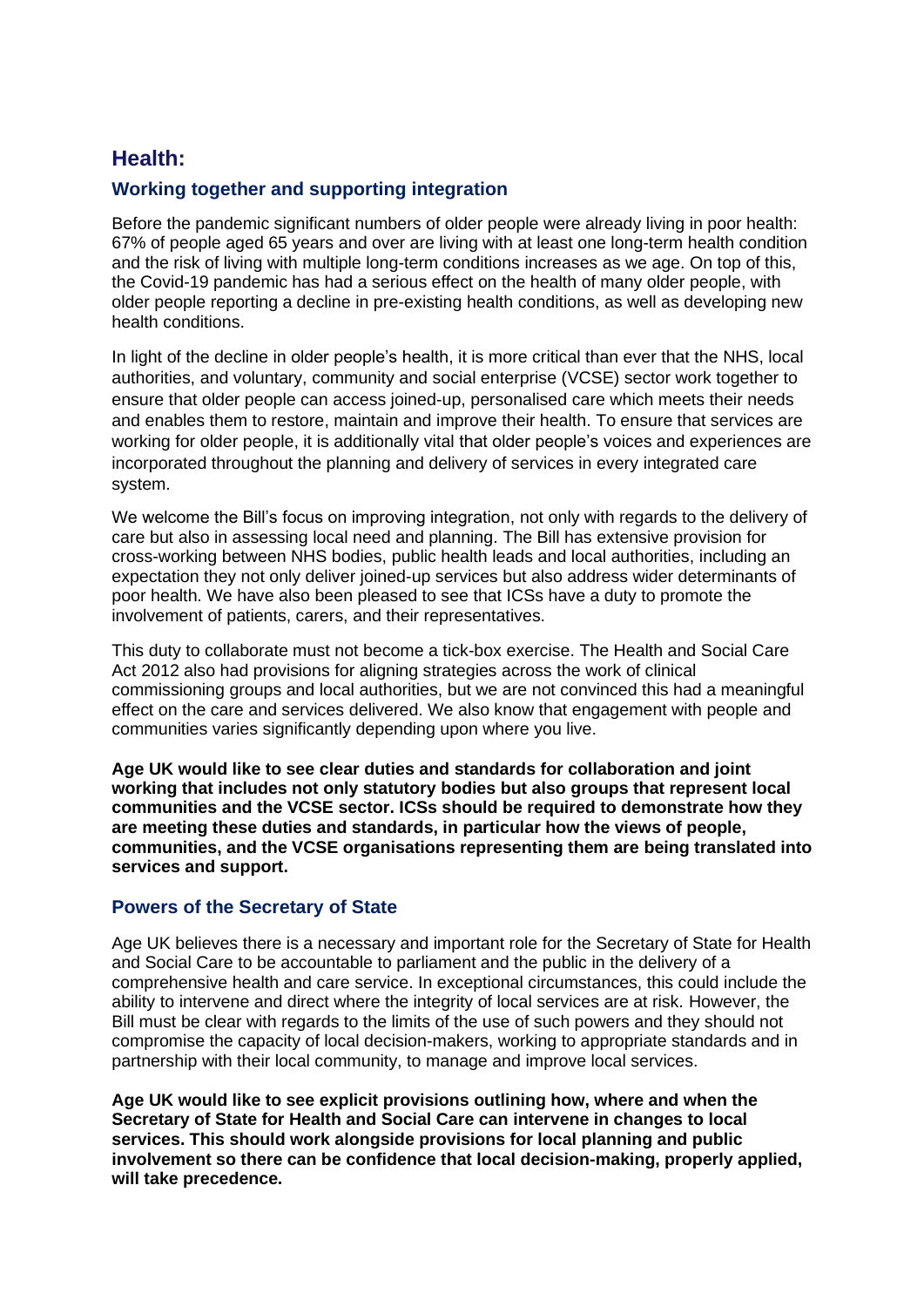### **Delivering for all patients, citizens, and local populations**

Age UK welcomes the focus on managing the health, care and wellbeing of local populations rather than simply the delivery of services. For many older people, NHS and social care services are critical to managing their day-to-day needs. However, they are ultimately there to help them live their lives, working, volunteering and pursuing the things that give their life meaning. Working at the larger scale offered by ICSs means drawing together a wider variety of resources and seeking to raise the health and wellbeing of whole populations rather than waiting for ill health to emerge before intervening.

However, we recognise this is an emerging competency in many areas; and the underpinning data and mechanisms to ensure a full and thorough understanding of local populations is still developing at both national and local level. As such, there remains a risk that already under-served people will not reap the benefits of this approach.

In Age UK's experience, older people can be under-prioritised when planning across larger populations, being perceived as less worthy of care in the worse instances. Older people can be seen as having lower expectations from care, receiving services that only seek to achieve very basic outcomes or standards of living. Furthermore, it is often a challenge to capture and respond to diversity within the older population.

**Age UK welcomes the duties with regard to health inequalities and would expect all new and existing statutory bodies covered in the Bill to demonstrate robustly their adherence to their duties under the Equality Act 2010. This will be particularly important as new approaches to care planning and delivery, including population health management are implemented.**

#### **Care:**

#### **Collection of social care data**

Age UK strongly supports the Bill's provisions giving the Secretary of State for Health and Social Care new powers to improve and expand data collection to address the serious and systematic lack of understanding about the social care sector. There is a lack of data about older people who fund their own care and we agree with the Government that this is an important issue to correct. We believe this data should be shared publicly to improve accountability, service delivery and research.

**Age UK would like the new data required from all registered adult social care providers about their services and how they are funded to be published. This could be by adding new data sets to the current NHS Digital Adult Social Care Data Collections.**

#### **Social Care Workforce planning and registration**

Without a strong, professional and skilled social care workforce, older people will not receive the high-quality care that they need, when they need it. Age UK is disappointed that the Bill only requires the Secretary of State to report on the healthcare workforce and does not set out proposals for either the immediate shortfall or need for a long-term strategy to address the very serious workforce shortages in social care

Despite being a vital and skilled role, social care is not seen as a professional occupation. There are no requirements for registration or to demonstrate specific training and skills even though care workers are increasingly asked to support people with complex health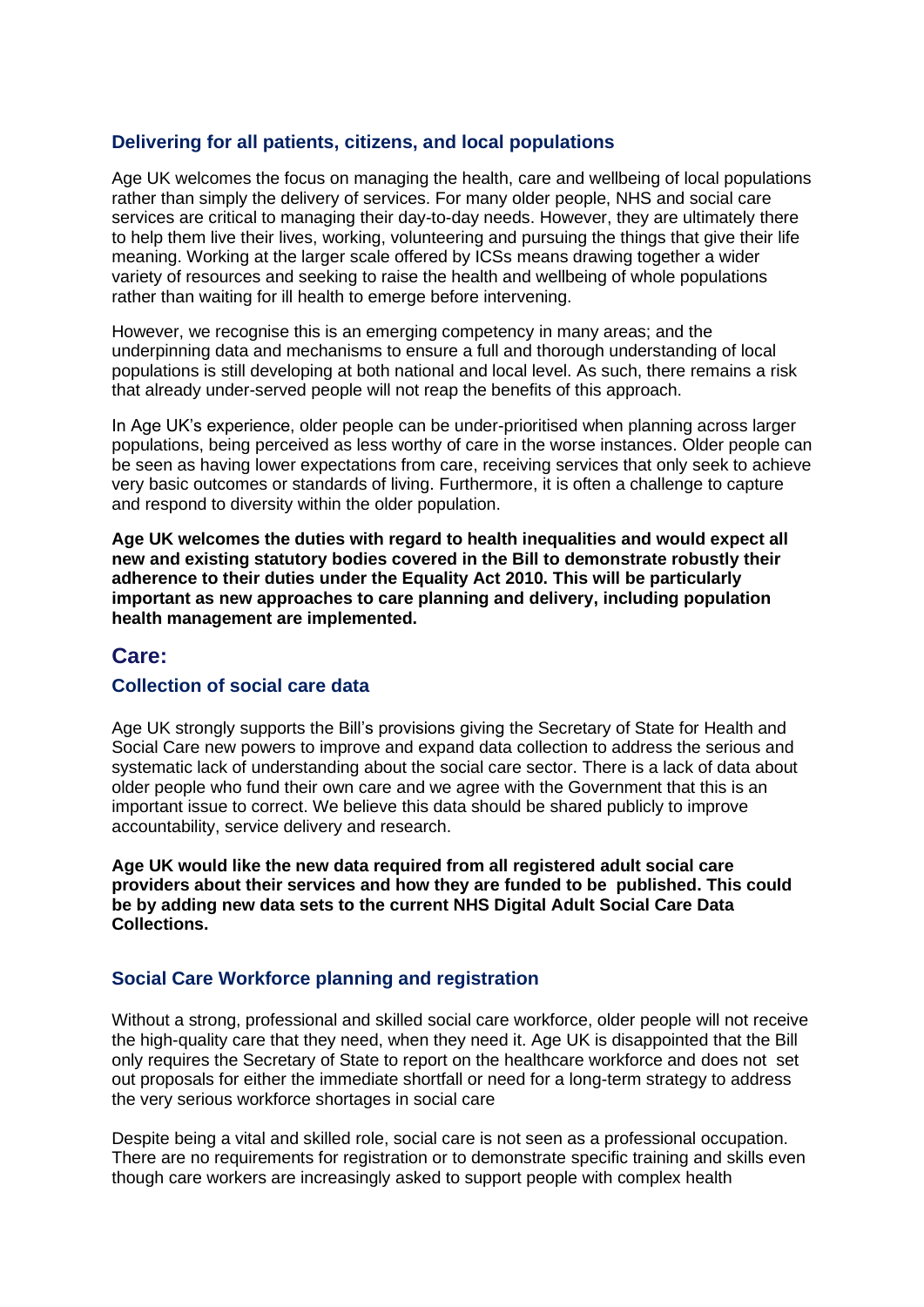conditions, with limited clinical support or oversight. The Government also has no simple way of communicating with all social care workers,

**Age UK believes the Bill is missing an opportunity to recognise and professionalise the Social Care workforce in parity with the NHS. The Secretary of State for Health and Social Care should, at minimum, have a duty to publish an annual report on the social care workforce, but we also believe bolder and more significant change could be made by introducing registration of the care workforce.** 

The current state of the social care workforce is highlighted by the following key statistics:

- The care sector in England needs to fill **112,00 job vacancies.**
- The care workforce **needs to grow by 2.6% every year until 2035**, to a total of 2 million jobs to meet the needs of an ageing society (an estimate from before the pandemic).
- The median pay for a care worker is **£8.10 an hour and average salaries are around £15,000 per year.**
- Around **a quarter of workers are on zero-hours contracts**, including more than 50 per cent of the domiciliary care workforce.
- **Over half a million** care workers are paid below the real living wage.

## **Care home visiting protections**

The pandemic has cruelly exposed how easy it has been to cut care home residents off from their loved ones and how hard it has been for any one person to challenge or change the rules imposed on them. Many loved ones have been kept apart for over a year. This separation has happened over a prolonged period of time and despite good intentions, many care homes have struggled to reinstate meaningful visits. Being isolated from family and friends is intrinsically harmful, and evidence of the extreme anguish this has caused to so many older people has been widely reported.

We believe that the balance of the law has been too heavily stacked against an individual's needs and choices when they live in residential settings. This has had awful consequences on their mental and physical health. Care home residents must receive better legal protections so they and their families can understand and apply their rights to enable them to live well and with dignity.

#### **Age UK believes that the vital visits between care home residents and their loved ones should have strong and enforceable protections. The 2014 Care Act regulations should be amended to more clearly describe the rights of residents to receive visitors.**

Age UK's survey of supporters in April 2021 found:

- Just under 40% of people told us they had not been able to arrange a visit since  $8<sup>th</sup>$ March 2021
- Before a visit post  $8<sup>th</sup>$ , March 2021, 50% of people told us they had not been able to visit their loved one for between 2-6 months.
	- *"My mum misses us so much. She has been depressed. Each week since visiting restarted she has been more cheerful."*
- Just over 60% of people unable to visit have not visited their loved one for a year or more
- 40% of people told us their loved one's physical health had got noticeably worse